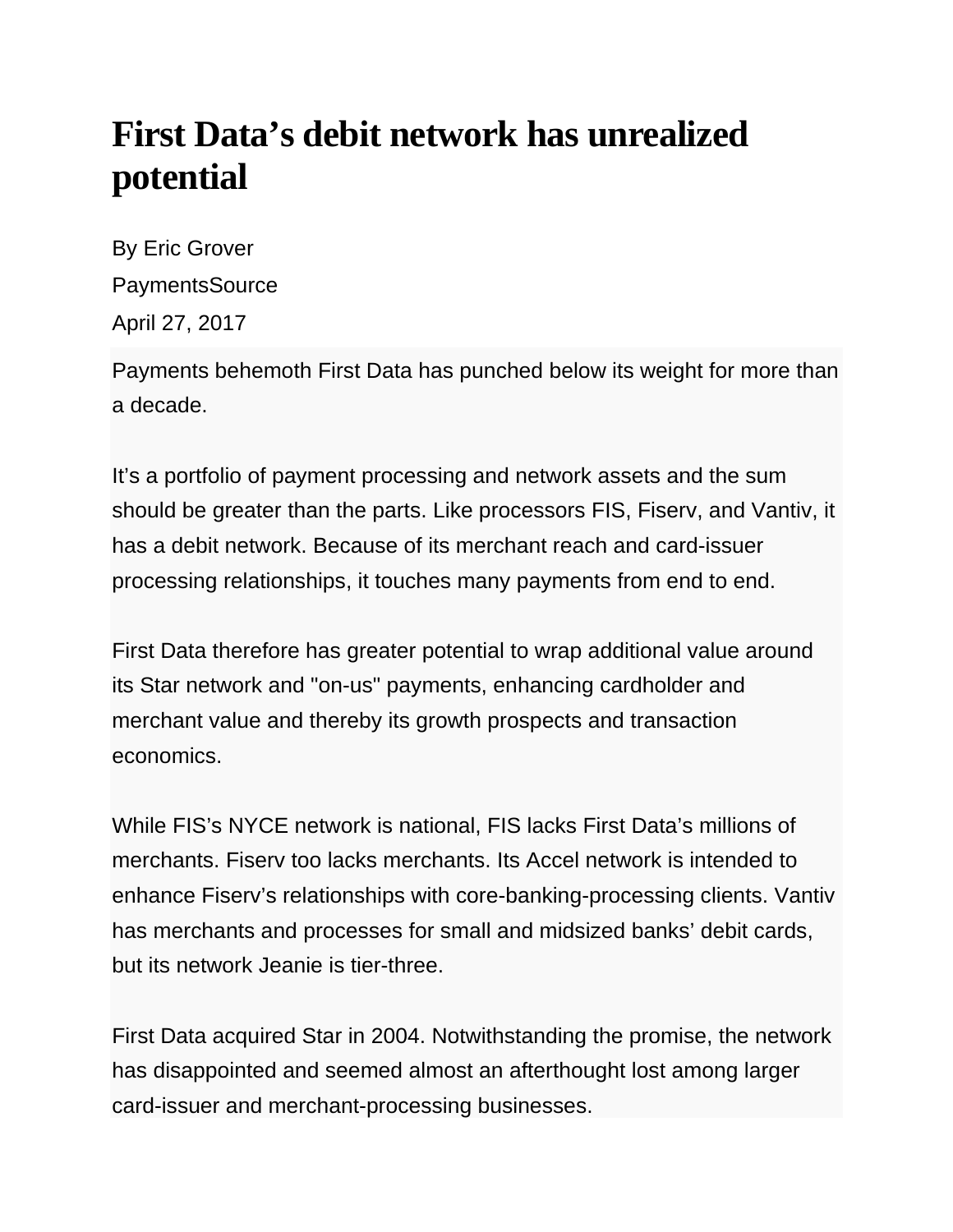In 2002 Star had 56% share of US PIN debit payments and touched 67.4% of ATM transactions. The second and third largest PIN debit networks were Visa and NYCE with 14% and 10.3% share respectively.

Concerned that the combination of Star and NYCE, in which First Data was majority shareholder, would have too much market power, the U.S. Department of Justice forced First Data to divest NYCE before giving the acquisition a greenlight. While negotiating with the DOJ Star lost Wells Fargo and Wachovia to Visa, harbingering losses to come.

The thesis that a network would strengthen the processing giant's value proposition for banks and merchants, and in turn its relationships with banks and merchants would strengthen the network, was eminently plausible. But It hasn't panned out yet. Star continued bleeding PIN debit share principally to Visa. In 2016 Visa's debit network processed 10.3 times as many transactions as Star in the US. MasterCard's processed 4.1 times as many.

Banks and merchants treat Star as a payment utility. Its brand has little value. Large banks don't put it on their debit cards. While small banks frequently still affix the Star bug to the back of the card, neither cardholders nor merchants look for it.

Banks typically align with one signature debit network Visa or Mastercard, with both the bank's and network's brand on the front of the card, and enable at least one but often multiple PIN debit networks. Historically, signature debit networks used the same delivery systems, acceptance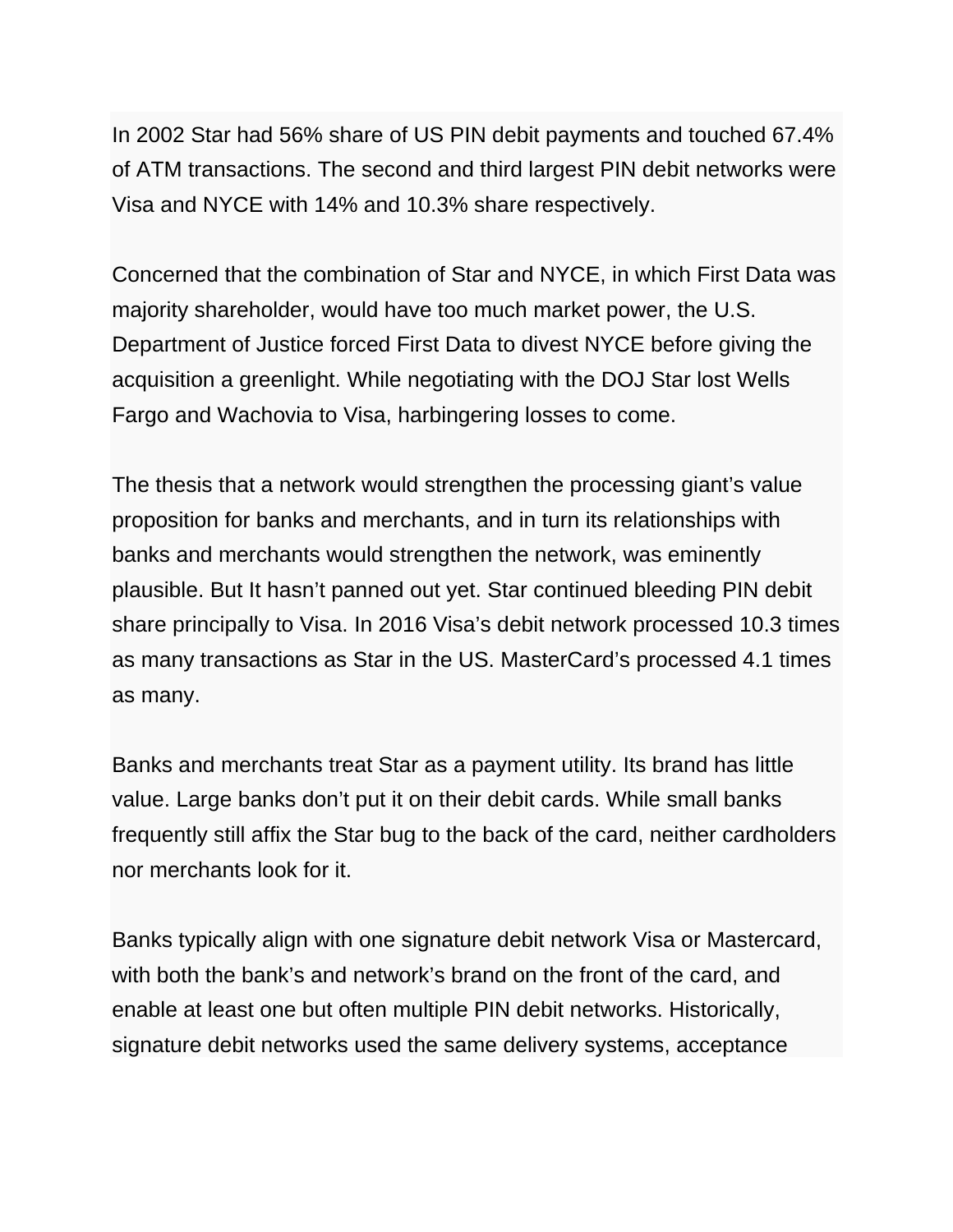network and business model as credit cards, similarly earning licensing and processing fees.

In contrast, PIN debit systems evolved from ATM networks. Processing or "switch" fees drive their revenue. And, like other traditional PIN debit networks Star rides in the slipstream of Visa's and Mastercard's brands. Networks with brands have better transaction yields.

Over the last decade and a half Star's fees have eroded, like other PIN debit networks. In 2001 Star made an average of 11.8 cents per debit and ATM transaction. Today it makes roughly 4 to 4.25 cents per debit transaction. Large issuers squeeze its fees.

With merchant acquirers and merchants Star sets fees in Visa's and Mastercard's shadows. From stronger positions, since their IPOs Mastercard and Visa have relentlessly ratcheted up credit-and-debit network fees, particularly on the acceptance side of the network.

Star charges merchants a "fixed" \$12 annual fee. Visa charges merchants a fixed fee tiered to volume and number of locations ranging from zero for casual merchants with less than \$200 payment volume per month to \$40,000. Visa's variable signature debit fees are roughly 220% greater than Star's. Its variable PINdebit fees however are only slightly higher than Star's.

The processing behemoth needs to resuscitate its network's brand or create a new one, no mean task. Competitive table stakes are changing. The cut and dried distinction between signature and PIN networks is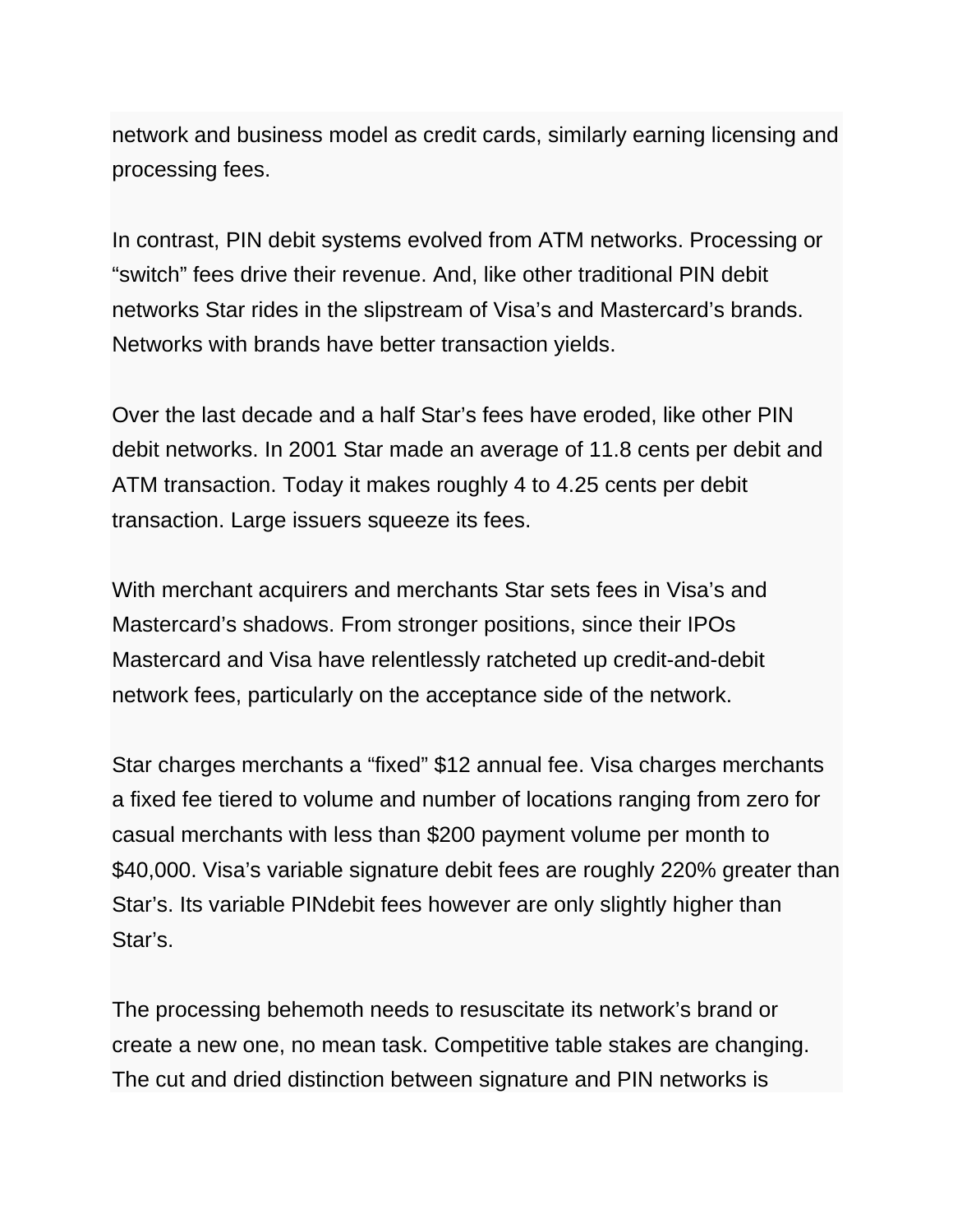breaking down. Networks must support a range of authentication means across all channels.

First Data acquired Acculynk to support PIN debit online. And it's starting to compete to rout signature transactions when it's enabled on a Visa or Mastercard-branded card.

Historically issuing banks set network preferences and a significant percent gave Visa debit exclusivity. The Dodd-Frank Act's Durbin Amendment upended this competitive structure. Debit is debit, whether with a brand, licensing fees, or authenticated by a signature, a PIN or neither. Debit cards must be enabled on at least two different networks and merchants' not banks' routing choice reigns. The law's intent was to drive networks' merchant fees to zero.

Roughly 72% of debit cards are Visa signature debit cards enabled on one or more other typically PIN networks. Visa uses its dominant position to compete for signature, PIN, and no-cardholder-authentication-debit routing. Roughly 28% of debit cards are also Mastercard enabled on at least one additional network. Markets work. Large merchants have exercised choice with PIN-authenticated payments, putting pressure on variable fees.

For signature authenticated payments, until recently merchants have had no choice. Neither Mastercard nor Visa competed for the other's signatureauthorized debit routing when they were both enabled on a card.

The network routing the transaction captures the economics from the merchant and issuing bank. As networks' marginal costs are zero, it's a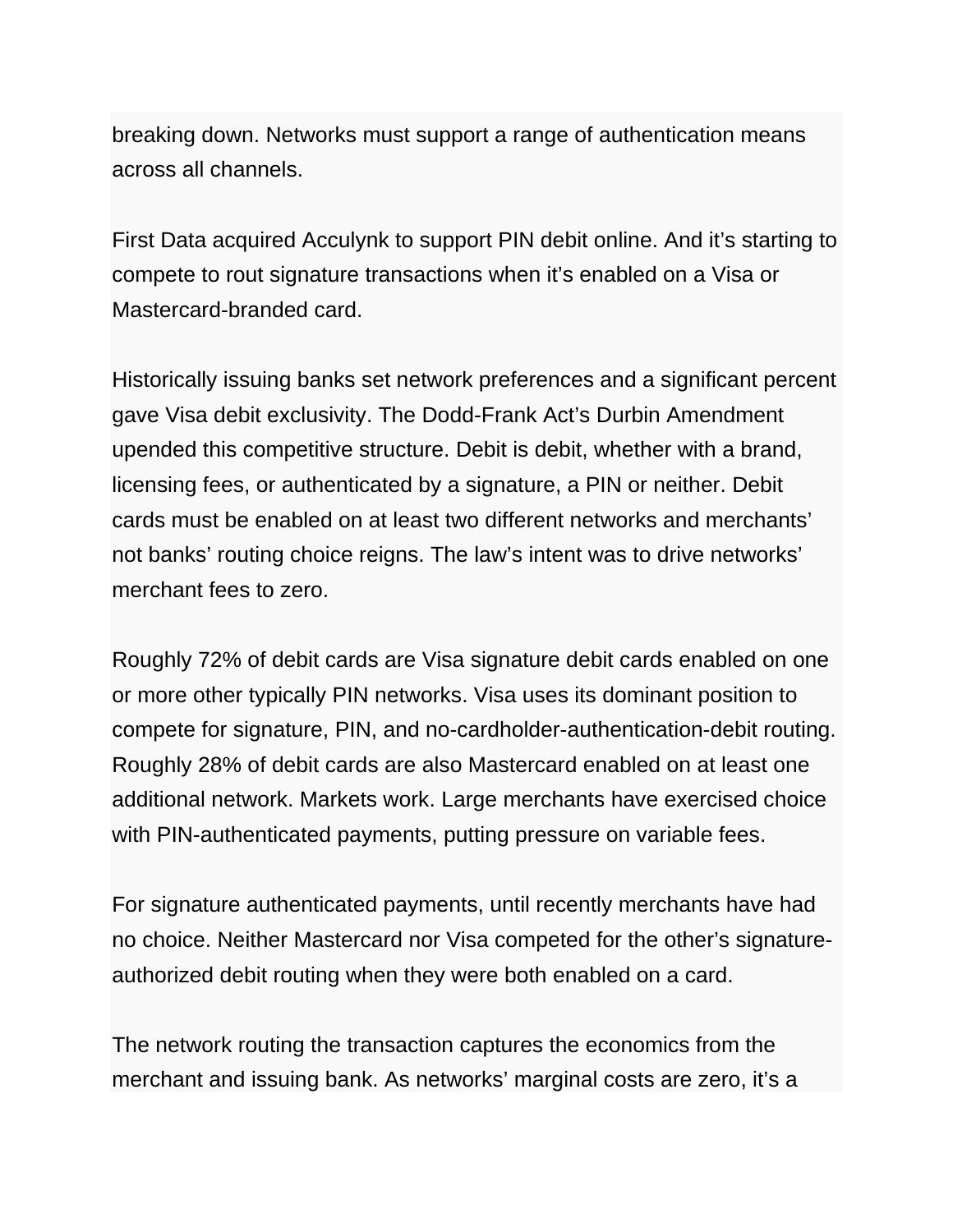slippery slope. Star can win share by undercutting Mastercard's and Visa's fees but the networks can respond in kind. On this new battlefield it's only surprising Discover's Pulse and NYCE haven't fired a salvo.

However, for First Data the more appealing play would be to deliver services around Star and other on-us payments, increasing value for the issuing bank, cardholder and merchant, a trifecta, for which it could increase fees.

Running promotional campaigns on behalf of merchants, funded by merchants, harnessing issuer and merchant data to drive incremental sales ought to be a winner. Synchrony and Citi Retail for which first Data processes do this on behalf of their private-label clients. Cardlytics runs open-loop-card promotional campaigns for banks and retailers. Chase is attempting something similar where it's the merchant processor and card issuer, over ChaseNet.

It could also attach a retail-credit product, perhaps underwritten and kept on the balance sheet of Synchrony or Citi Retail, with a fee or participation paid to the issuing bank.

The network brand ought to convey the promise of the full range of authentication at the physical point of sale and in electronic and mobile commerce, rich custom retailer-funded promotional campaigns, and perhaps retail credit. And it should be on the "card" in leather and digital wallets.